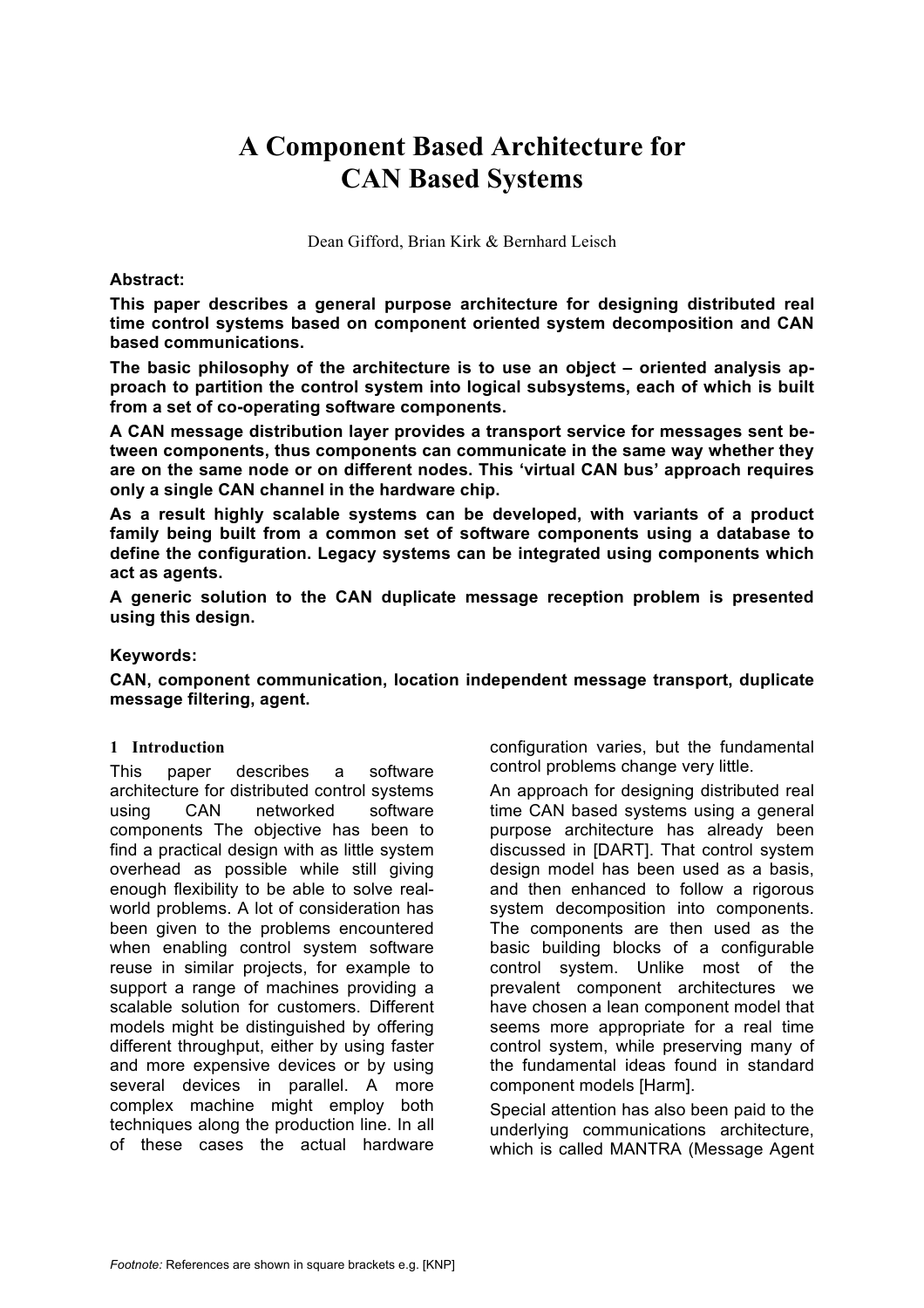for Network TRAnsport). MANTRA is a logical extension of the physical CAN bus and provides for location independent messaging between components, based on the ISO Open Systems Interconnect reference model.

## **2 System Architecture**

Much has already been written about system architectures based on components [Jacobson, UML] however the additional design constraints of having a physically modular scalable real-time product, involving much component reuse, meant that a new approach was needed [DART].

## *Subsystems*

The system is partitioned into a series of logical subsystems each with a clearly defined purpose, see Figure 1.

Subsystems are entirely abstract entities which aid the process of finding a suitable breakdown of the system into smaller subproblems during the design phase. The notion of a subsystem with a well defined purpose and interface to other parts of the system greatly benefits the task of finding a proper abstraction of the problem domain.

An example for a subsystem might be the engine in a car, where the subsystem is more tangible as it has a well defined physical representation. On the other hand a subsystem might also be a product tracking system which maintains the information on the location of product assemblies currently going through the production line. In this case the subsystem is the representation of a concept, and the physical implementation is distributed and spans the entire production line.

## *Components*

Each subsystem is partitioned into one or more components. A component is defined as an independent event driven software object which communicates with other objects via messages. The interface of an object is defined by the set of messages it expects to receive and by the set of messages it is able to send. Its behavior is defined in terms of its response to incoming event messages, its local interaction with input – output devices and the messages it sends as requests and responses to other components. A component is a single



*Figure 1: System Architecture with Components*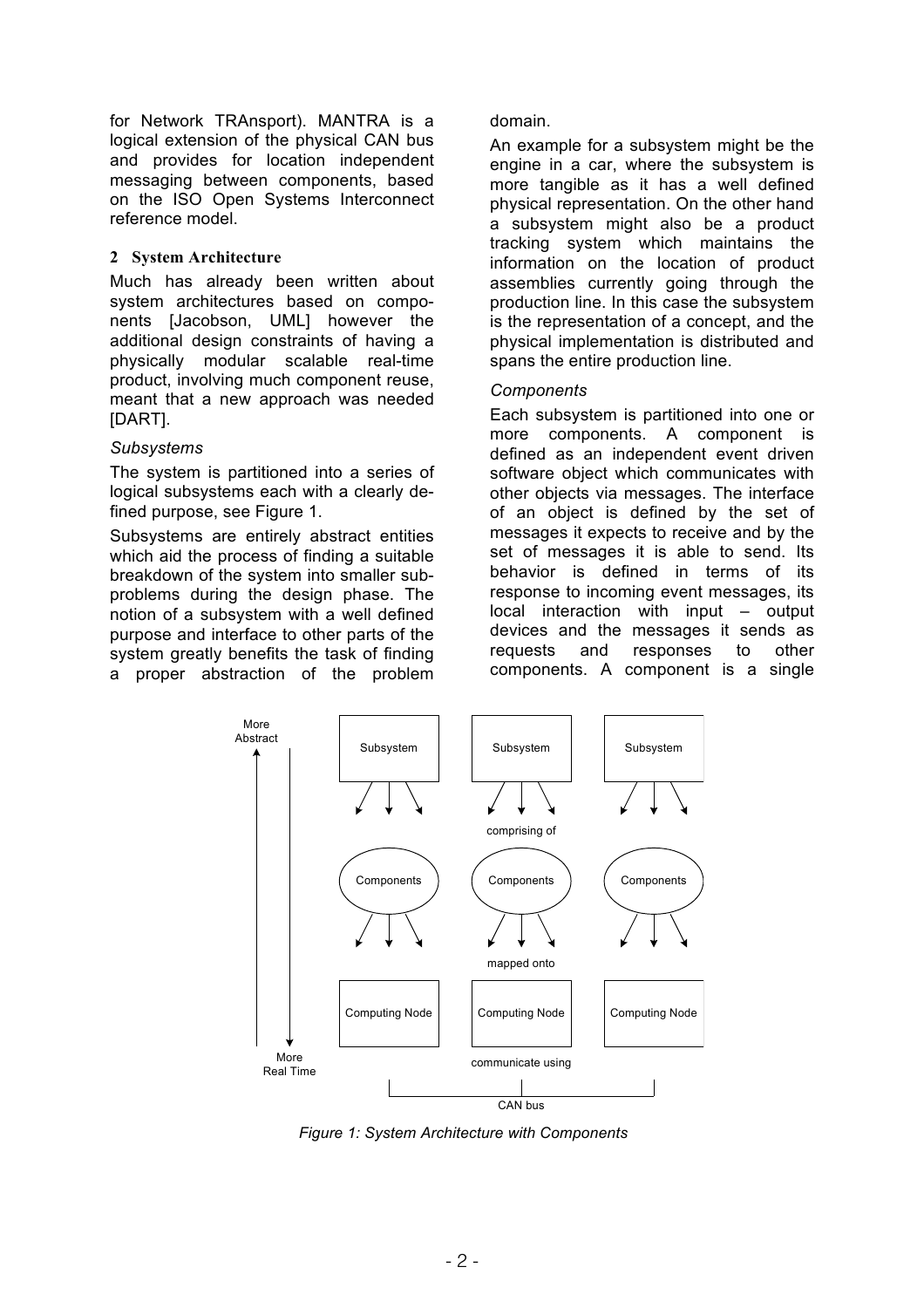software entity that is executed on one processing node, a single instance of a component can not be executed in a distributed fashion where parts of the component are executed on different nodes. A single component may however use several tasks, although this complexity is avoided wherever possible.

Ideally the entire external interface of a component should be CAN message based, making it possible to trace all message activity between components at the system level. Communication within a node consisting of several tasks is only procedure call based when timing or bandwidth requirements do not permit the usage of CAN messages.

Components are launched by a task manager (see Figure 2) on system start up.

Two mechanisms for system wide component start up can be used to match different levels of configuration needs:

1. Each node contains the executable code of all components. Only one executable image is required throughout the system, which simplifies maintenance and configuration issues. The task managers link between activation protocol and launching components can be hard coded.

2. Each node contains only a subset of the components. Several different executable images need to be generated and maintained. Each node is specialized on specific tasks, depending on which components have been compiled into its image. During system initialization all component class implementations register with the task manager, each presenting a pair of unique class ID and instantiation function. GUIDs (Globally Unique IDentifier) have deliberately not been used, because the control system does not support the concept of persistent component representation. Therefore the problems introduced when the life span of a components representation as data exceeds the life span of the code it is associated with are not encountered.

## **3 Node Software**

The software on each node consists of a fixed part, the node infrastructure, and a variable part i.e. the components which belong to various subsystems.

The node infrastructure consists of the operating system, input – output device drivers, a task manager and MANTRA. This framework of system components is present on all nodes.

The kind and number of application components present in a node depend on the specific control system entirely.

## **4 System Configuration**

The number and kind of physical devices present in an actual machine depends on the configuration of the machine. The number of nodes present may also vary.

To simplify configuration issues as well as parts and spares management the architecture has been oriented towards a control system implementation using physically identical processing nodes. However there is no system inherent limitation preventing the use of the system architecture on a heterogeneous system.

The system architecture is designed to cope with varying configuration scenarios without requiring the re-compilation of any part of the control system software.



*Figure 2: Configuration of nodes via task manager*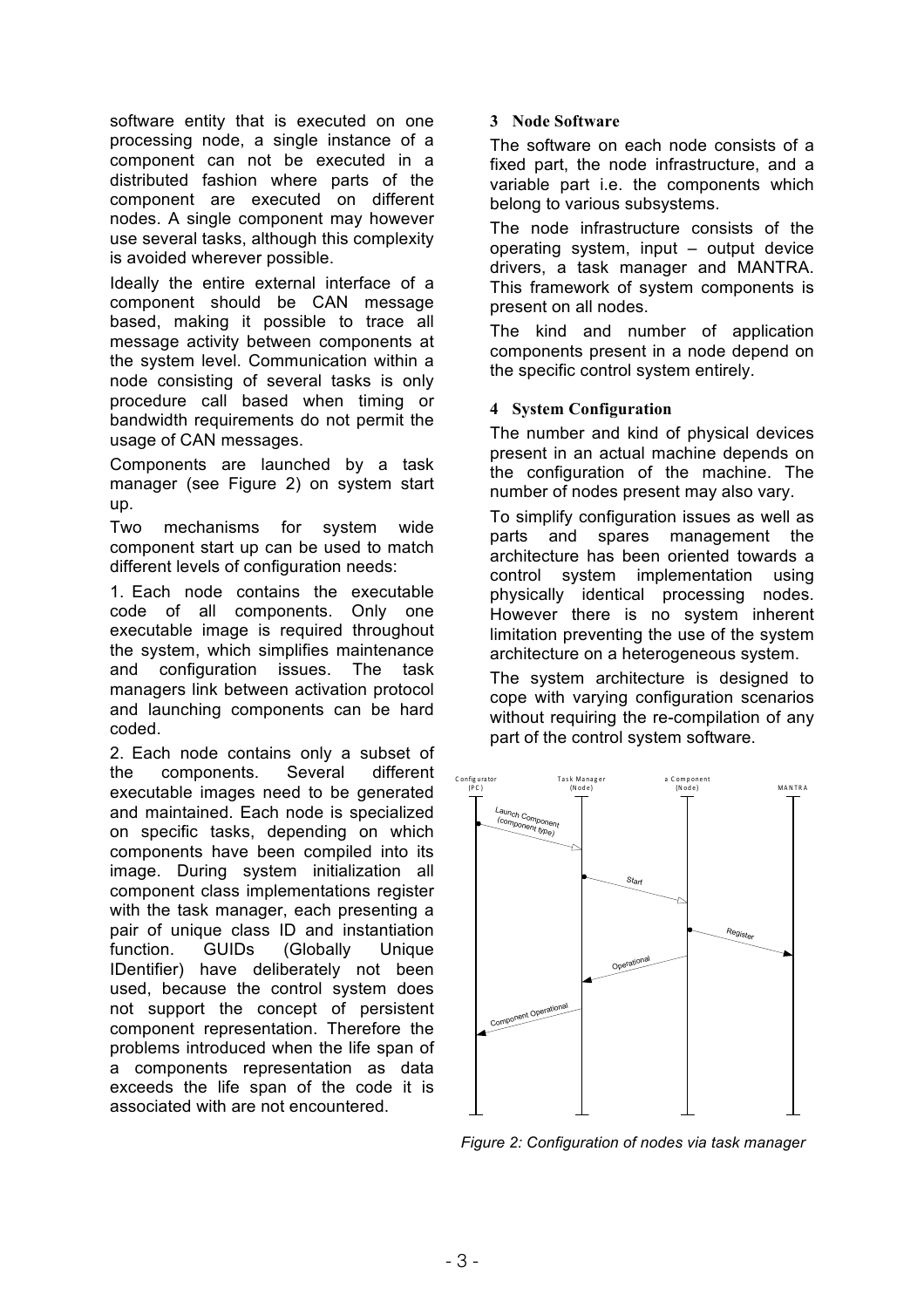

*Figure 3: Control system linked to PC based configurator and process visualisation*

The whole system configuration is stored in a database that is located on a PC, which is connected to the control system (see Figure 3). At system start-up time the system configurator on the database PC downloads the system configuration into the control system.

The only active component in each control node after power-up is the task manager. During the first stage of system configuration it is used to launch the components required to run on each individual node by binding them to tasks. Each component then runs and registers with MANTRA to inform it of the set of messages it expects to receive. Once this has been completed, each node exhibits different behaviour that is specific to its purpose in its subsystem (see components shown to be active in the nodes in Figure 3).

## **5 Requirements for Messaging Between Components**

In order to provide flexibility in allocating software components to CAN nodes it is necessary to provide a means for location independent messaging between components. The requirements are

- (a) communicating components may be on the same nodes or different nodes
- (b) components sending messages are unaware of the identity of the nodes which contain the components which receive the messages
- (c) the distribution of messages to components must be completely transparent to the components
- (d) components should only receive messages within their expected set (otherwise their error handling has to cope with an unknown set of messages)
- (e) it must be possible to monitor intercomponent messages within a node
- (f) the message distribution mechanism should be independent of the CAN chip and its device driver
- (g) as few physical CAN channels as possible should be used
- (h) it should be possible to filter out rogue duplicate messages sent as a result of physical packet corruption on the CAN bus.

The lifecycles of the components and the interactions between them were designed and documented using the UML Jacobson diagrams [Jacobson].

# **6 The MANTRA Design**

It is highly desirable to allocate software components to nodes which are physically near to the devices they control in order to reduce wiring. This means that messages between components need to be routed between the nodes which happen to be hosting the communicating components.

The problem of distributing messages transparently between nodes has been solved by using a software agent called MANTRA (Message Agent for Network TRAnsport). This is itself a software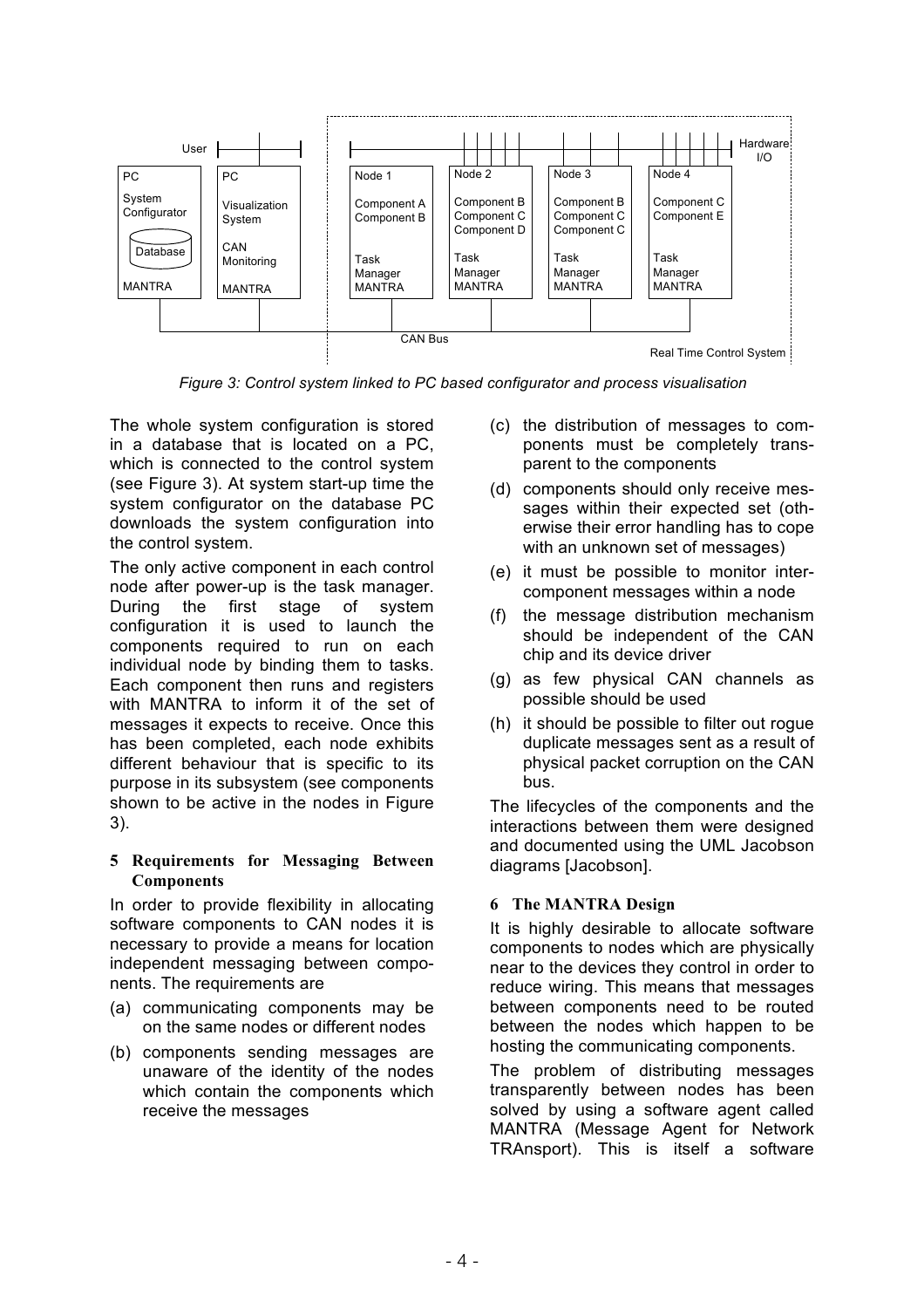

*Figure 4: Message flow via MANTRA in a Node*

component which exists on each node in the system.

It is designed to offer a single point of access to the network for application components, based on a safe connectionless datagram network service. The design is based on earlier work [Mühl-Esch, Lei-Schuh], where a similar message oriented communication layer provided services in the context of an object – oriented system. The design of MANTRA is more streamlined in comparison, as the CAN bus already provides a reliable but connectionless datagram network service.

The design of MANTRA is shown in Figure 4. It has been inspired by the ISO OSI Reference Model. Deviations from the standard are caused mainly by the desire to preserve the unique features of the CAN protocol up to the level of the application layer, and real time response.

MANTRA has four levels of activity, which are from the bottom up

#### *Physical and Data Link Layer*

The CAN bus and chips deliver all messages to all nodes

#### *CAN Device Driver*

The CAN driver catches incoming messages and stores them in a receive FIFO buffer for later use. It also takes messages from a send FIFO buffer and transmits them via the CAN chip. In our case this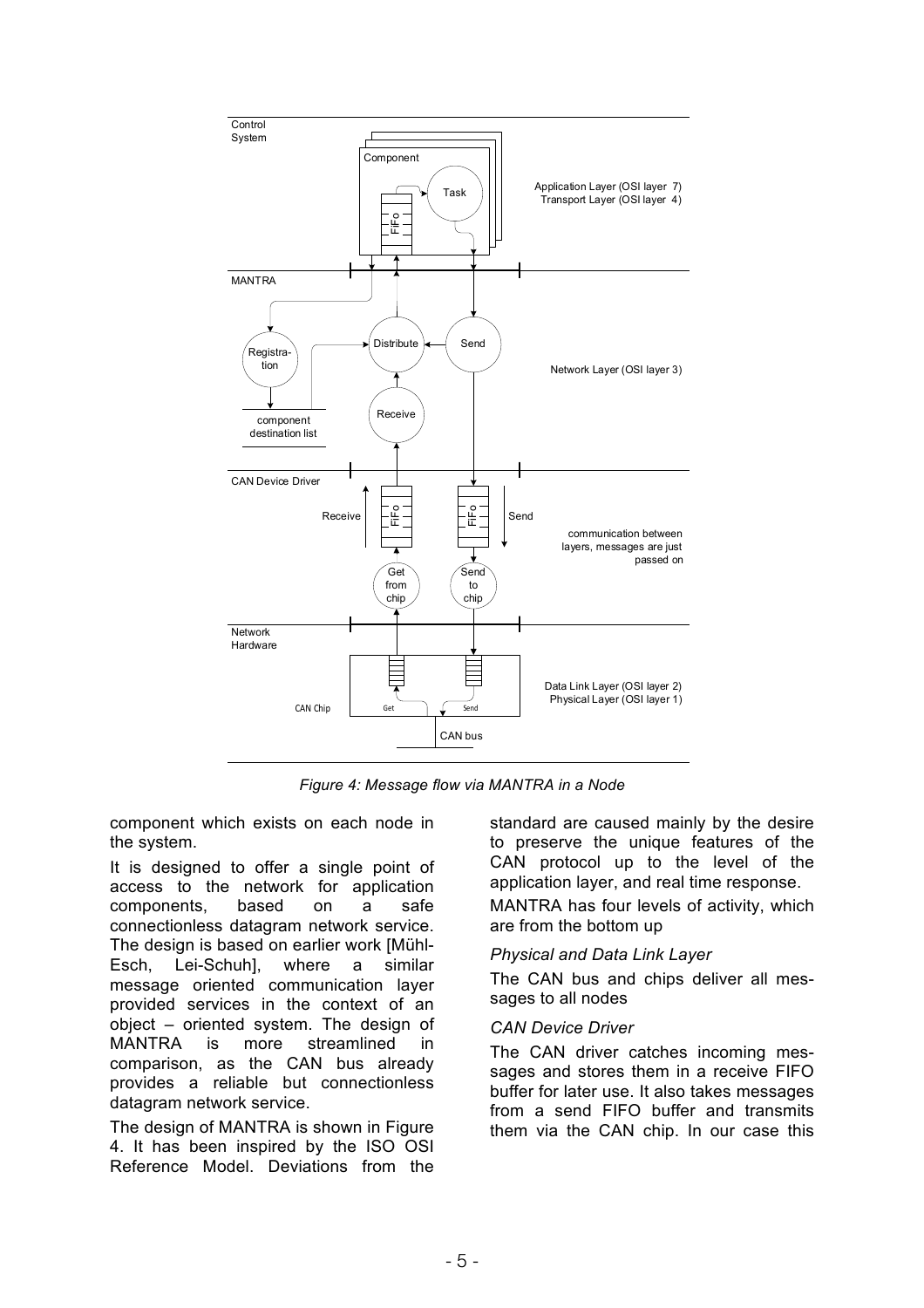CAN driver is interrupt driven to guarantee that incoming messages are never lost.

The message handling on each level is executed concurrently to the handling on the other levels. Therefore the FIFOs forming the interface between layers use protected access mechanisms.

## *Network Layer*

The MANTRA layer provides a logical connectivity layer which spans all nodes. Within a node at initialization time each component registers with MANTRA and informs it of all the CAN Objects (COBs) it expects to receive [Mühl-Esch]. These are stored in a list which is designed for rapid read access.

MANTRA takes received CAN messages from the driver, looks up which set of components need to receive it (possibly none). It then *copies* the message into each components incoming message buffer on an as needed basis.

# *Transport and Application Layer*

Each component has *its own* messageevent driven lifecycle and so simply removes messages from its own input queue and processes them. A nice feature of MANTRA is that each component only receives the set of messages it expects i.e. those it has pre-registered for. In our experience this makes the design of each component independent of other ones. It also makes the error handling and testing simpler.

For the sake of efficiency the message service provided to components maps one to one to CAN messages. In fact most messages fit naturally within the maximum CAN message length. However, if a component needs to send or receive a large block of data, it has to perform the operation of splitting up the data into messages or the reassembly of messages into contiguous data itself. Therefore conceptually the OSI Transport Layer also resides within the component level.

With this design it now becomes possible to allocate components to nodes which have spare computing capacity and/or spare input/output hardware interfaces. A scheme for providing a generic configurable hardware interface driver has also been designed so that component software can be designed independently of the physical hardware interface node location. This provides flexibility in moving a component and its hardware I/O driver from one node to another to balance resource allocation between the nodes.

# **7 The CAN Message Duplication Problem**

Control systems which use a high integrity field bus are generally designed to depend on its reliability. Unfortunately the design of the CAN bus has an inherent problem: under certain circumstances a message which has been sent only once by the software might be received twice by all receivers [CanFAQ]. This has been the source of some concern in the industry.

On each node MANTRA provides a single consistent point of access to the CAN bus for all other components of the control system. Message handling within MANTRA (see Figure 4) can be enhanced to provide a generic solution to the double message reception problem using the following mechanism:

If all messages in the control system use a layout where the first byte of the message is a message multiplexor, then by limiting the multiplexor range to 0..127 per COB one bit in the multiplexor can be reserved to be used as a toggle bit. MANTRA maintains the toggle bit itself, and hides the mechanism from the clients. MANTRA automatically toggles the bit after each message sent on the same COB. Therefore by definition there cannot be two consecutive valid messages with the same value in the multiplexor byte. If such a pair of messages is received, the second message can be discarded safely, thus eliminating the effects of the double message reception problem on all higher software levels.

The situation is slightly more complex if

- (a) hardware filtering is used based on the current clients COB registrations and
- (b) the clients are allowed to dynamically change COB registrations at run-time.

The main benefit is that duplicate messages can be discarded by MANTRA,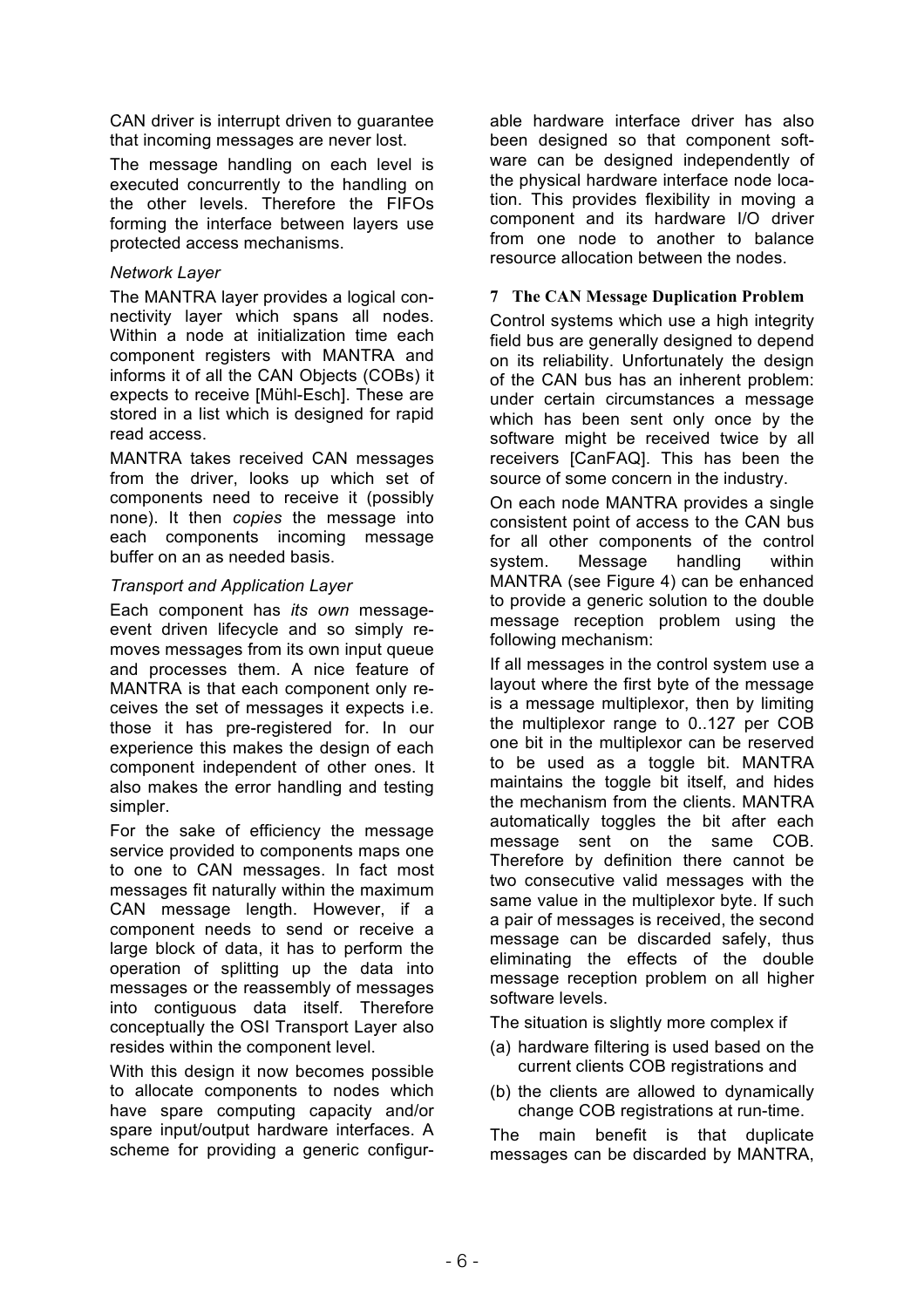and no code is required in other components to deal with this problem.

This mechanism is optional and can be deployed depending on the reliability of the physical bus implementation.

# **8 Providing Accurate Event Timing**

Various schemes have been put forward for providing a system wide synchronous clock across all nodes [Kiencke, Rau Weh, Turski]. In order to achieve the highest system wide precision, node can be synchronised by a single wire which interrupts them all simultaneously. It would however be easy to extend the CAN driver to timestamp the arrival time of all messages and store this in the receive buffer if it were needed.

The approach we have taken for event timing is for the source of a time critical event to timestamp its occurrence and to send this *as part of the content* of the message. This has the great advantage that various latency and jitter delays in the CAN bus, CAN chips, CAN drivers and MANTRA do not affect the absolute timing of the knowledge of the event's occurrence. This can greatly simplify many calculations and greatly improve the accuracy of the absolute timing throughout the system.

# **9 Practical Considerations**

The initial version of MANTRA has high and low watermarks on the various queues in the system, which has enabled the profiling of buffer loading and hence provide buffers of reasonable but safe size. In practice the queues contain only one message unless there is a prolonged full bandwidth burst of messages with 3 or 2 data bytes i.e. the worst case loading scenario.

An idle task is used to monitor spare CPU bandwidth and this also confirms that the message handling overhead is acceptable except in the case already mentioned.

In practice all the benefits of the clean message distribution abstraction have been gained with all components written in a high level language. No handcrafting of coding has been necessary.

## **10 Conclusions**

The use of MANTRA has made it possible to partition the system into subsystems and then into components and to allocate them to computing nodes in a flexible way. This is of great advantage for the parallel development of numerous components by larger teams. It also supports the separation of specification, design, programming and testing of each component.

The flexibility resulting from designing separate components and being able to allocate them to nodes at system initialisation time simplifies the production of scalable products and their variants without programming changes.

Thanks to careful design using Jacobson diagrams there are very few problems when new components are integrated into the system. All this flexibility has been gained without loosing the deterministic timing character of the CAN bus.

# **11 Acknowledgements**

We would like to thank Libero Nigro from the Universita' Della Calabria, Italy and Peter Dietmüller from the Johannes Kepler Universität Linz, Austria for contributing time in many inspiring discussions on the subject.

# **12 References**

[CanFAQ]

CAN Frequently Asked Questions http://www.nrtt.demon.co.uk/ canfaq.html

# [CiA]

CAN Application Layer CiA/DS201 … DS205, DS207 CiA, D-90427, Nurenberg

# [Harm]

**Components** Paul Harmon Component Development Strategies, Volume VIII, No.7; July 1998 Cutter Information Corp. 1998